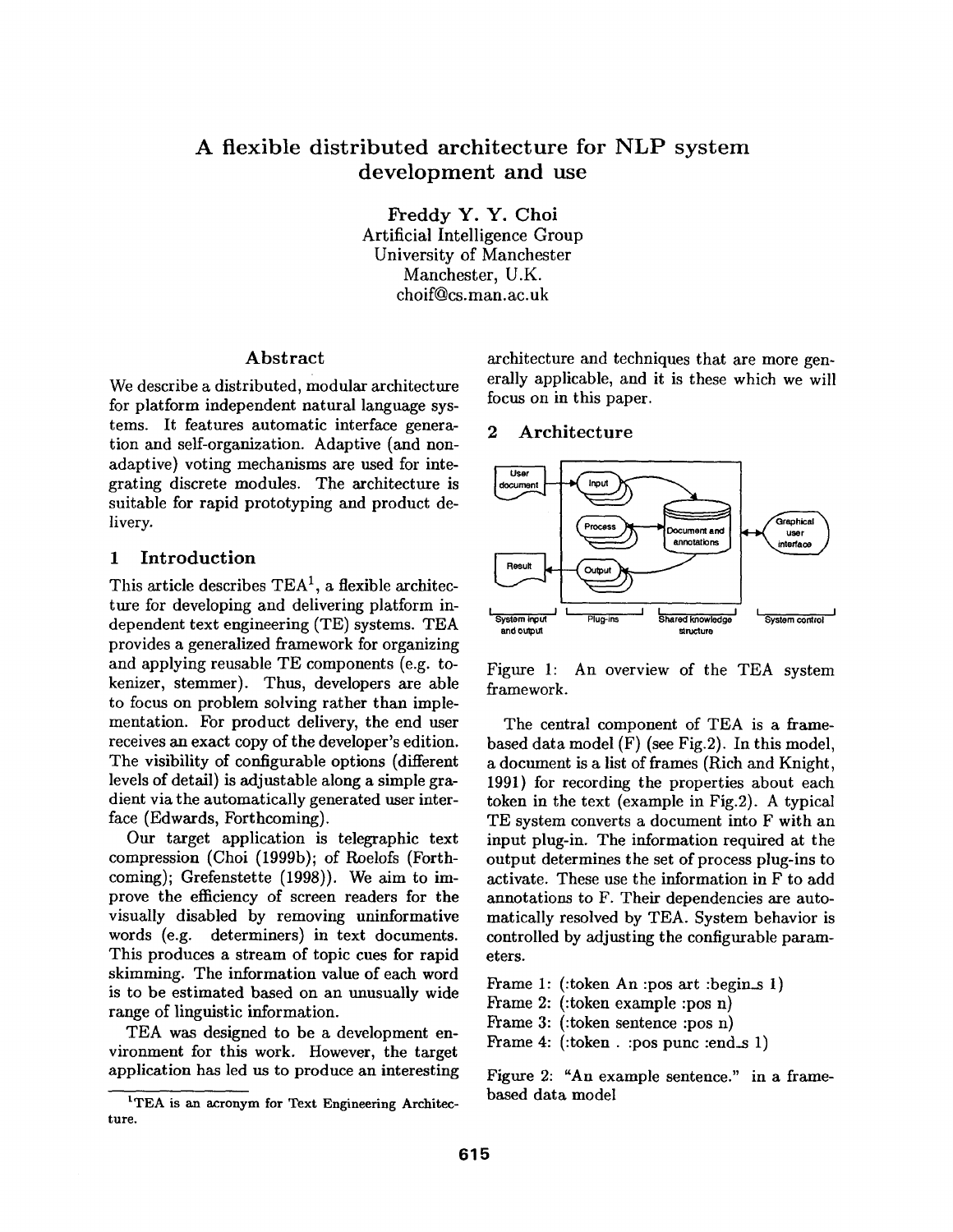This type of architecture has been implemented, classically, as a 'blackboard' system such as Hearsay-II (Erman, 1980), where intermodule communication takes place through a shared knowledge structure; or as a 'messagepassing' system where the modules communicate directly. Our architecture is similar to blackboard systems. However, the purpose of F (the shared knowledge structure in TEA) is to provide a single extendable data structure for annotating text. It also defines a standard interface for inter-module communication, thus, improves system integration and ease of software reuse.

#### 2.1 Voting mechanism

A feature that distinguishes TEA from similar systems is its use of voting mechanisms for system integration. Our approach has two distinct but uniformly treated applications. First, for any type of language analysis, different techniques  $t_i$  will return successful results  $P(r)$  on different subsets of the problem space. Thus combining the outputs  $P(r|t_i)$  from several  $t_i$ should give a result more accurate than any one in isolation. This has been demonstrated in several systems (e.g. Choi (1999a); van Halteren et al. (1998); Brill and Wu (1998); Veronis and Ide (1991)). Our architecture currently offers two types of voting mechanisms: weighted average (Eq.1) and weighted maximum (Eq.2). A Bayesian classifier (Weiss and Kulikowski, 1991) based weight estimation algorithm (Eq.3) is included for constructing adaptive voting mechanisms.

$$
P(r) = \sum_{i=1}^{n} w_i P(r|t_i)
$$
 (1)

$$
P(r) = \max\{w_1 P(r|t_1), \ldots, w_n P(r|t_n)\} \quad (2)
$$

$$
w_i = P(t_i|P(r|t_1),\ldots,P(r|t_n)) \qquad (3)
$$

Second, different types of analysis  $a_i$  will provide different information about a problem, hence, a solution is improved by combining several  $a_i$ . For telegraphic text compression, we estimate  $E(w)$ , the information value of a word, based on a wide range of different information sources (Fig.2.1 shows a subset of our working system). The output of each *ai are* combined by a voting mechanism to form a single measure.



Figure 3: An example configuration of TEA for telegraphic text compression.

Thus, for example, if our system encounters the phrase 'President Clinton', both lexical lookup and automatic tagging will agree that 'President' is a noun. Nouns are generally informative, so should be retained in the compressed output text. However, grammar-based syntactic analysis gives a lower weighting to the first noun of a noun-noun construction, and bigram analysis tells us that 'President Clinton' is a common word pair. These two modules overrule the simple POS value, and 'President Clinton' is reduced to 'Clinton'.

## 3 Related work

Current trends in the development of reusable TE tools are best represented by the Edinburgh tools  $(LTGT)^2$  (LTG, 1999) and  $GATE^3$  (Cunningham et al., 1995). Like TEA, both LTGT and GATE are frameworks for TE.

LTGT adopts the pipeline architecture for module integration. For processing, a text document is converted into SGML format. Processing modules are then applied to the SGML file sequentially. Annotations are accumulated as mark-up tags in the text. The architecture is simple to understand, robust and future proof. The SGML/XML standard is well developed and supported by the community. This improves the reusability of the tools. However,

<sup>2</sup>LTGT is an acronym for the Edinburgh Language **Technology Group** Tools

<sup>&</sup>lt;sup>3</sup>GATE is an acronym for General Architecture for Text Engineering.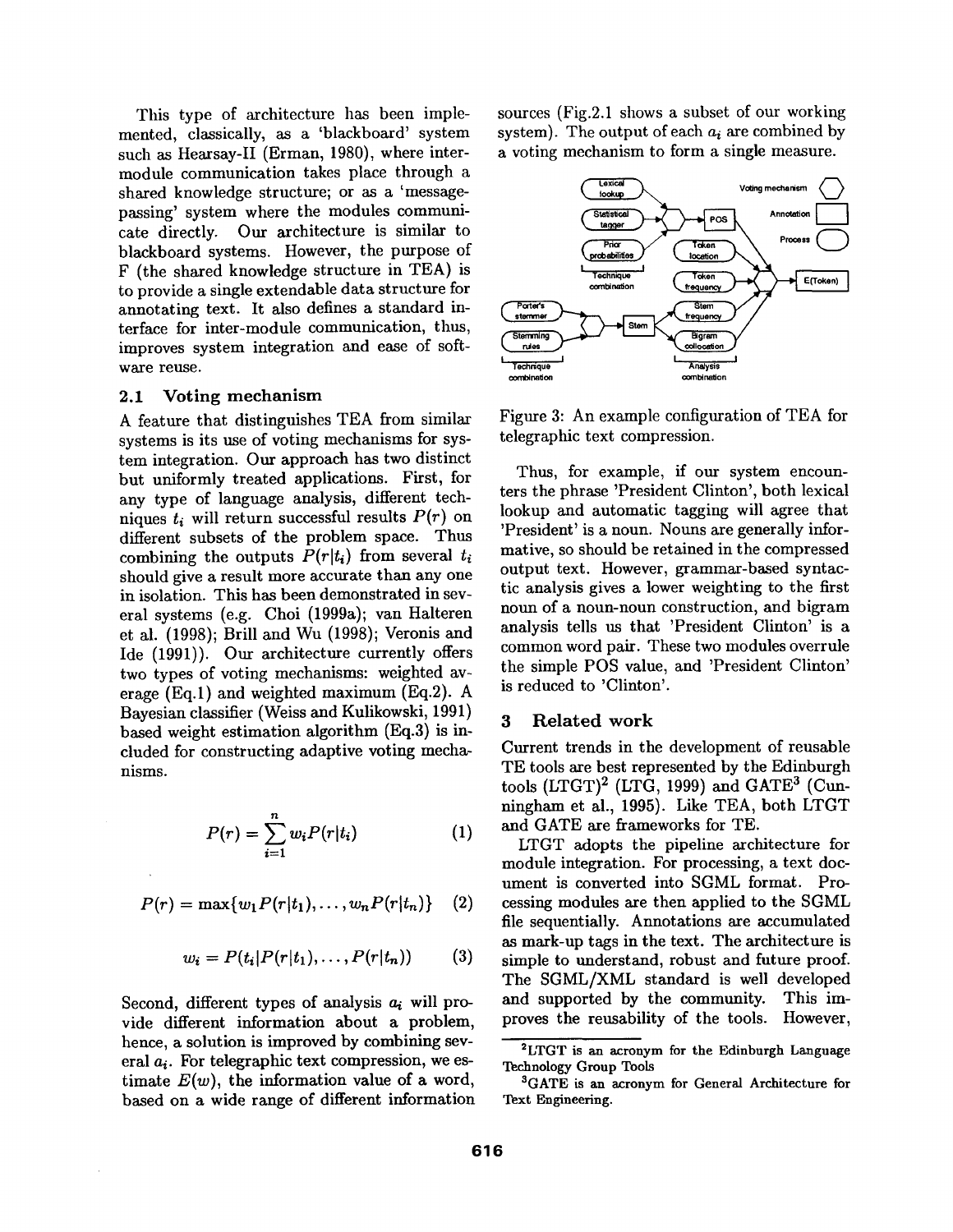the architecture encourages tool development rather than reuse of existing TE components.

GATE is based on an object-oriented data model (similar to the TIPSTER architecture (Grishman, 1997)). Modules communicate by reading and writing information to and from a central database. Unlike LTGT, both GATE and TEA are designed to encourage software reuse. Existing TE tools are easily incorporated with Tcl wrapper scripts and Java interfaces, respectively.

Features that distinguish LTCT, GATE and TEA are the configuration methods, portability and motivation. Users of LTGT write shell scripts to define a system (as a chain of LTGT components). With GATE, a system is constructed manually by wiring TE components together using the graphical interface. TEA assumes the user knows nothing but the available input and required output. The appropriate set of plug-ins are automatically activated. Module selection can be manually configured by adjusting the parameters of the voting mechanisms. This ensures a TE system is accessible to complete novices and yet has sufficient control for developers.

LTGT and GATE are both open-source C applications. They can be recompiled for many platforms. TEA is a Java application. It can run directly (without compilation) on any Java supported systems. However, applications constructed with the current release of GATE and TEA are less portable than those produced with LTGT. GATE and TEA encourage reuse of existing components, not all of which are platform independent<sup>4</sup>. We believe this is a worth while trade off since it allows developers to construct prototypes with components that are only available as separate applications. Native tools can be developed incrementally.

## 4 An example

Our application is telegraphic text compression. The examples were generated with a subset of our working system using a section of the book *HAL's legacy* (Stork, 1997) as test data. First, we use different compression techniques to generate the examples in Fig.4. This was done by simply adjusting a parameter of an output plug-

4This **is not** a problem for LTGT since the architecture does not encourage component reuse.

in. It is clear that the output is inadequate for rapid text skimming. To improve the system, the three measures were combine with an unweighted voting mechanism. Fig.4 presents two levels of compression using the new measure.

1. With science fiction films the more science you understand the less you admire the film or respect its makers

2. fiction films understand less admire respect makers

3. fiction understand less admire respect makers

4. science fiction films science film makers

Figure 4: Three measures of information value: (1) Original sentence, (2) Token frequency, (3) Stem frequency and (4) POS.

1. science fiction films understand less admire film respect makers

2. fiction makers

Figure 5: Improving telegraphic text compression by analysis combination.

## 5 Conclusions and future directions

We have described an interesting architecture (TEA) for developing platform independent text engineering applications. Product delivery, configuration and development are made simple by the self-organizing architecture and variable interface. The use of voting mechanisms for integrating discrete modules is original. Its motivation is well supported.

The current implementation of TEA is geared towards token analysis. We plan to extend the data model to cater for structural annotations. The tool set for TEA is constantly being extended, recent additions include a prototype symbolic classifier, shallow parser (Choi, Forthcoming), sentence segmentation algorithm (Reynar and Ratnaparkhi, 1997) and a POS tagger (Ratnaparkhi, 1996). Other adaptive voting mechanisms are to be investigated. Future release of TEA will support concurrent execution (distributed processing) over a network. Finally, we plan to investigate means of improving system integration and module organization, e.g. annotation, module and tag set compatibility.